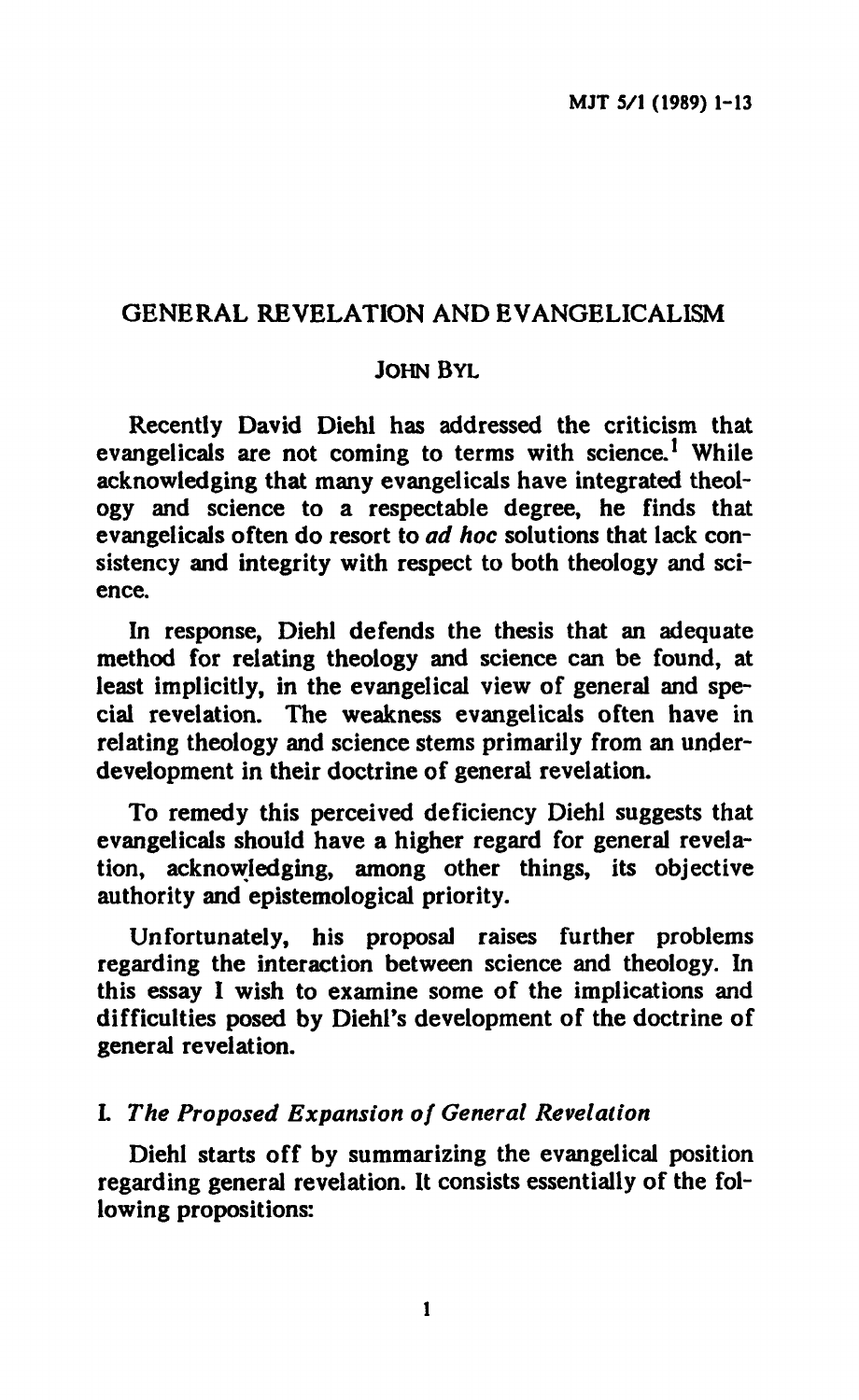- **a. General revelation is a revelation of God through his works of creation and providence in a natural, continuous, universal, indirect and non-propositional mode;**
- **b. It gives a knowledge of God's general character and will;**
- **c. The knowledge of God by general revelation has been darkened by sin;**
- **d. In spite of sin, general revelation is clear and objective and is therefore the basis for universal human guilt and a point of contact for the gospel;**
- **e. Scripture and the grace of the Holy Spirit are needed to enable us to understand properly the message of general revelation.**

**Then Diehl proceeds to expand this doctrine of general revelation. His first suggestion is that we acknowledge the objective authority and the creational specificity of general revelation. In elaborating upon this Diehl asserts that we must appeal to general revelation not only in establishing man's religious guilt, but also for all truth for which general revelation is the source. Diehl enlarges the scope of general revelation to include knowledge, not only of God, but also of his works. His integration of science and theology is then based upon viewing the theologian and scientist as, respectively, interpreting special and general revelation.** 

**Although theologian and scientist may be quite fallible in their interpretations of Scripture and nature, Diehl affirms that general and special revelation are equally authoritative and infallible for the respective truths that they reveal (p. 448). He places theology and science on the same methodological plane, arguing that we would have equal respect for theological and scientific models that can explain their respective sets of data with equal adequacy according to the common rational criteria (p. 452). Hence, according to Diehl, we must be careful not to let the theologian lord it over the scientist on questions of the specific nature and lawstructure of creation (p. 452). He objects to those who**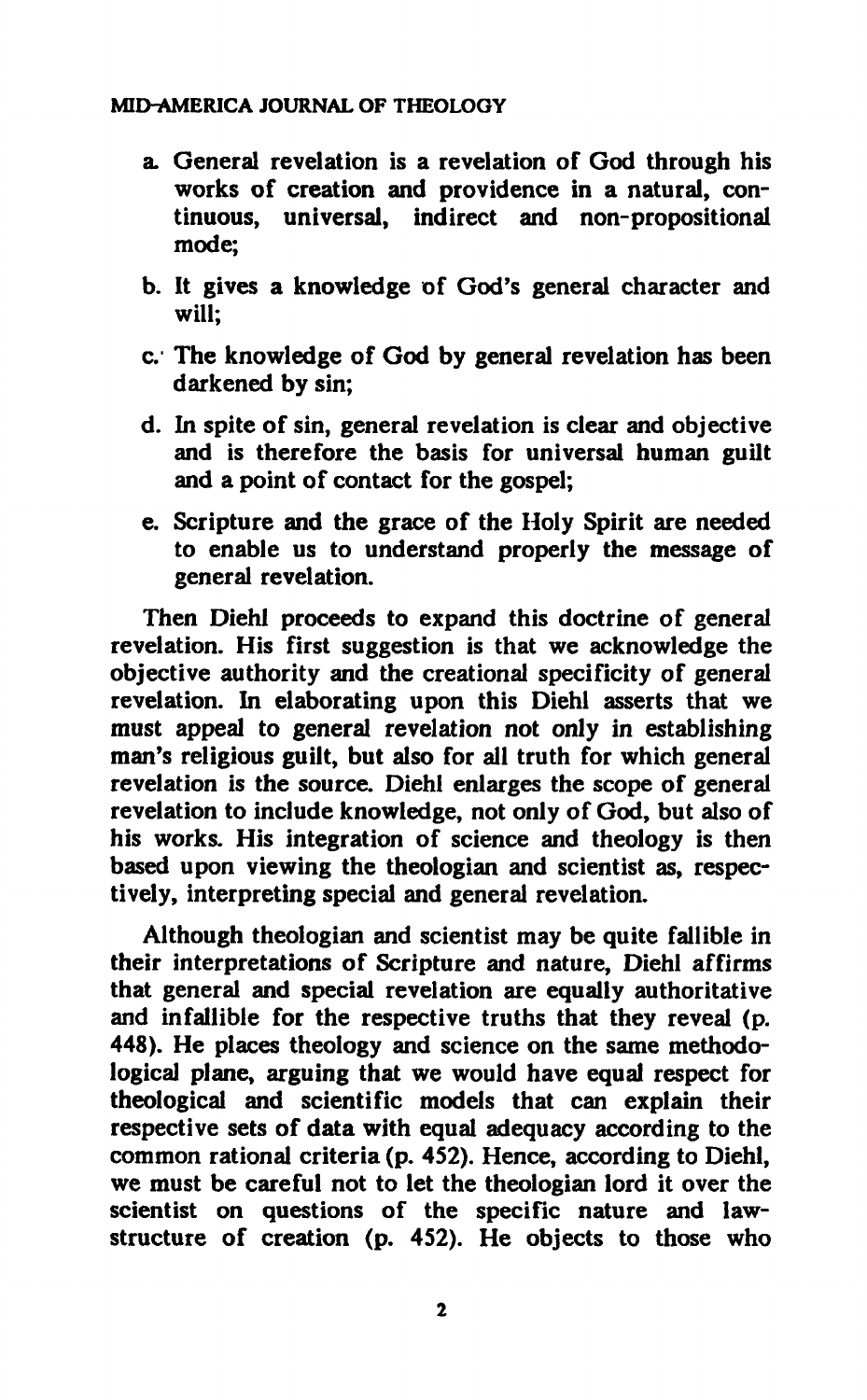**reduce general revelation to a second-rate position so that in theology-science disputes they can go running exclusively to Scripture as though it were the only trustworthy source of truth (p. 448). On the contrary, Diehl goes so far as to claim the epistemological priority of general revelation, since biblical statements are dependent on general revelation for their rational, empirical, and personal meaning (p. 450).** 

## **II.** *The Nature and Content of General Revelation*

Let us examine first of all Diehl's contention that general **revelation gives us knowledge not only of God's general character and will, but also of creation's specific nature and laws.** 

**In the traditional evangelical view general revelation con**sists of God's self-revelation: the invisible character of God **is made known through His works of creation and providence (e.g., Rom. 1:20). Thus general revelation is considered to be quite distinct from nature, which is merely one of the means by which general revelation is mediated.<sup>2</sup>**

**As Diehl himself notes, his views regarding general revelation are not entirely new. Berkouwer already opposed those who maintained that we have two authoritative revelations existing side by side. He objected, for example, to the notion**  that the study of God's revelation in nature has led to impor**tant discoveries concerning the age of the earth.<sup>3</sup> To this idea Berkhouwer counters:** 

**However, this view ignores the fact that it will not do simply to equate the knowledge of nature with the knowledge of God's general revelation, for this revelation deals with the knowledge of God** *himself.* **In our opinion it is wrong to say, as is sometimes done, that the natural sciences "investigate" God's general revelation; and surely it is just as wrong to state that we owe our knowledge of God's revelation in nature primarily to the natural sciences. . . .The revelation of God in his works is a matter of God's self-revelation, and that is not apprehended first of all by scientific investigation, but through faith. . . .In general revelation we are not dealing**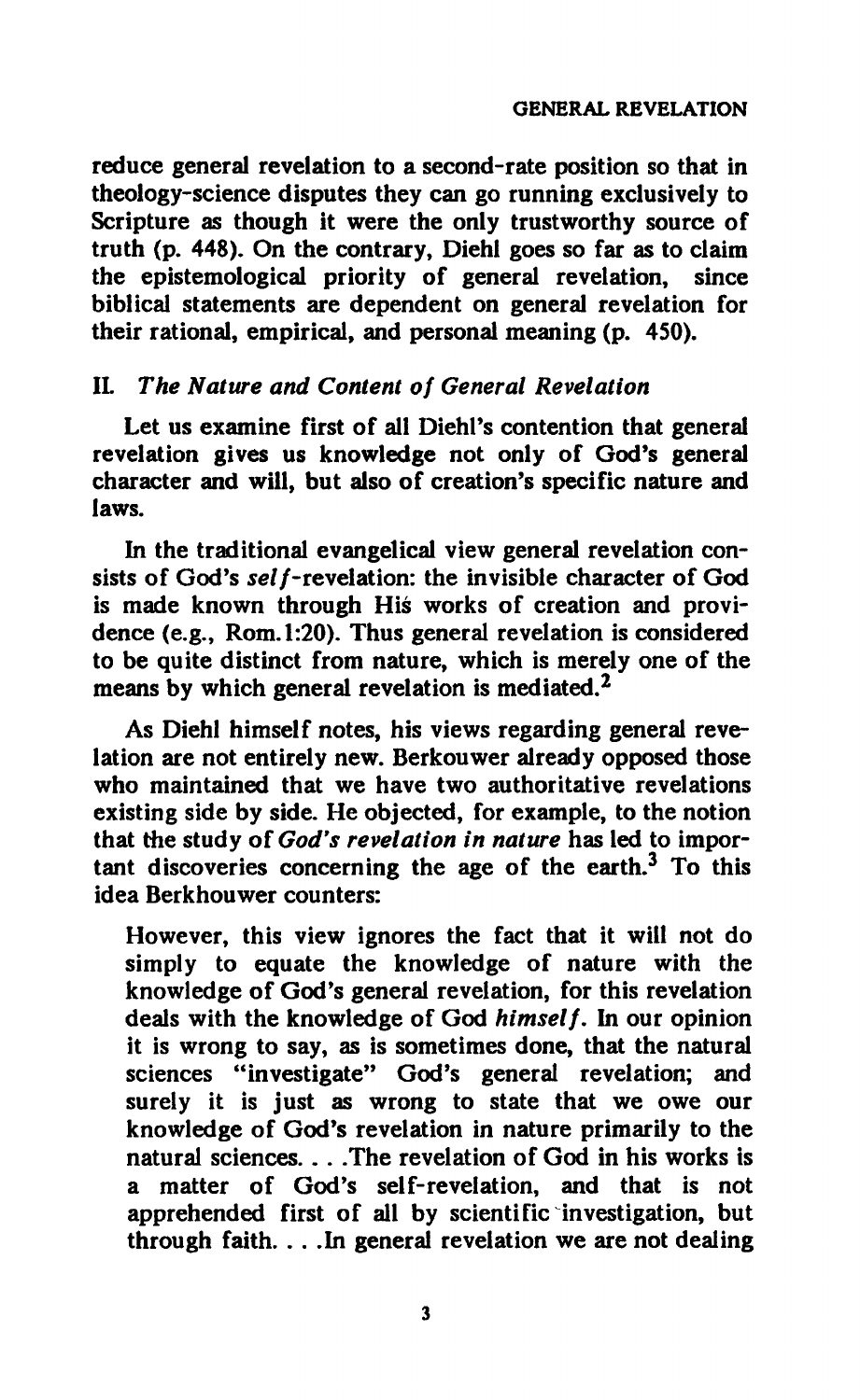**with an independent source of knowledge; on the contrary, by faith we understand the act of divine revelation in created reality.<sup>4</sup>**

**Although Diehl cites Berkouwer's criticism, his response is, in my estimate, inadequate. In support of his expansion of the concept of general revelation, the only Scripture reference Diehl appeals to is Psalm 19:1 ("the firmament proclaims hts handiwork"). According to Diehl this demonstrates that nature reveals also the work of God's hands (i.e., of the things God has made). But surely this text merely states the divine authorship of the firmament? Is not the key word here not "handiwork" but** *"his* **handiwork"? I fail to see this text as evidence for Diehl's proposed expansion of general revelation. Indeed, whenever the Bible speaks about those things revealed through nature, it always refers to some characteristic of the Creator, such as His power, majesty, goodness, etc.<sup>5</sup> Nowhere does Scripture imply that anything else is revealed through nature.** 

**Scripture does encourage us to study nature, but with the primary goals of either practical application (e.g., Gen. 1:28) or spiritual illustration (e.g., Matt. 6:26). As to the deeper questions of nature such as, for example, origins, the Bible testifies to man's ignorance, to his inability to transcend his observations of the present (cf. Job 38-41).** 

**Perhaps Diehl merely wishes to stress the divine authorship of nature itself. But then why not simply refer to "nature" rather than "general revelation"? The term "revelation" carries the connotation that the knowledge which is revealed goes beyond our mere observations of nature. It implies that through the visible workings of nature certain invisible characteristics of nature are made manifest. We must then ask precisely what the contents of such revealed knowledge are and how it may be acquired.** 

In the case of God's self-revelation, the step from the **visible creation to the invisible God is made largely via the rudimentary knowledge of God that has been naturally implanted in the human mind.<sup>6</sup> But how is this step to be made regarding the invisible aspects of nature? Are we to**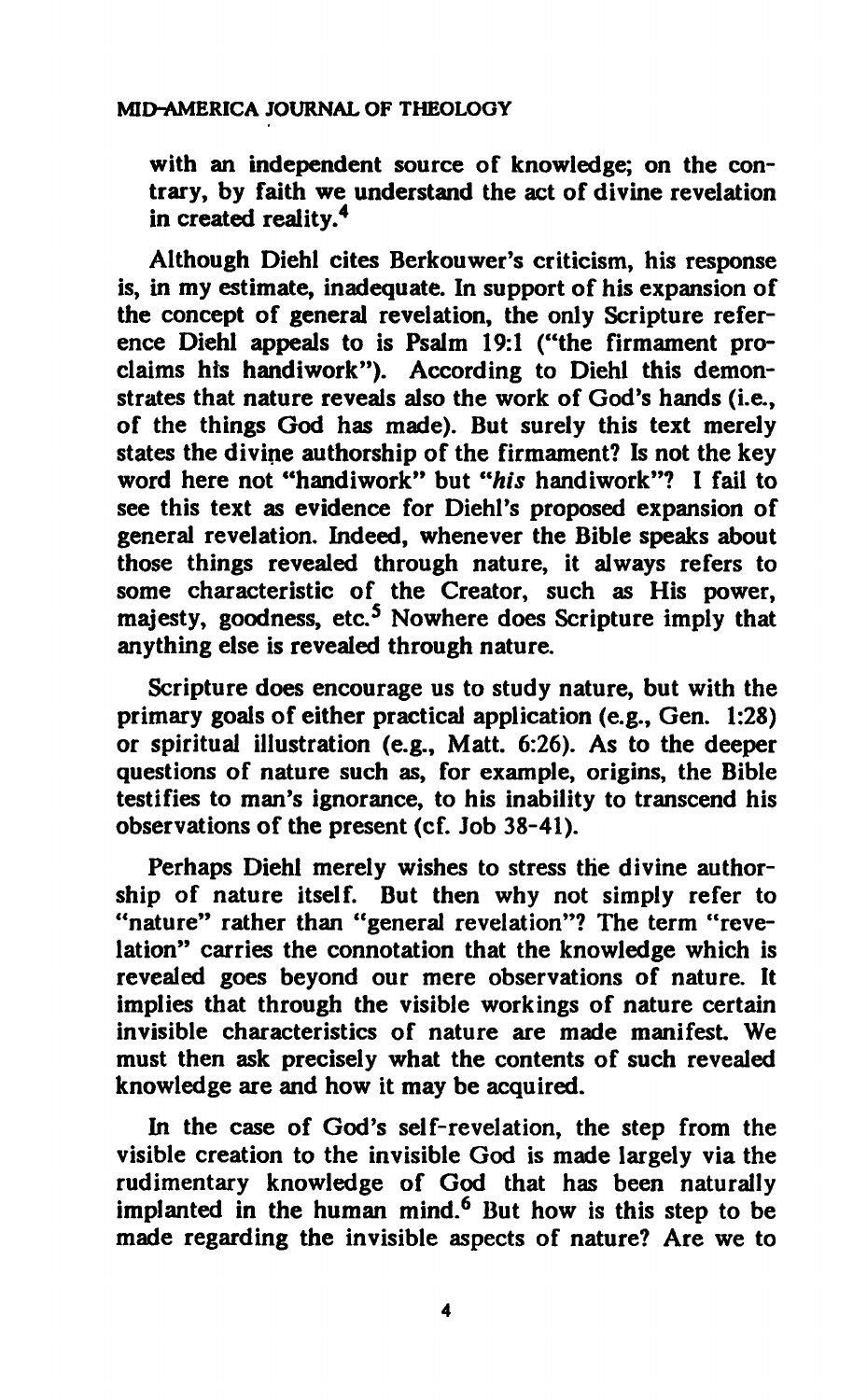**assume that we are born with additional** *a priori* **knowledge regarding nature?** 

### **III.** *Observation, Logic, and Theory*

**To be sure, few would deny the epistemologica! priority of our observations of nature. Nor would many object to the principle that our reading of Scripture should be consistent with our experiences of nature. In this sense "general revelation" is surely authoritative: we must appeal to it, or at least our experiences of it, as a check on all our theories in the sciences (cf. p. 449).** 

**Also, to make sense of our reading of Scripture we must rely on the rules of deductive logic. God has made the universe in such a way that these rules apply and God has endowed man, created in His image, with the analytical ability to apply these laws.** 

**Thus I concur with Diehl's emphasis on the authority of empirical, personal evidence and the laws of deductive logic: both come directly from God.** 

**However, our reasoning ability is not confined to the mere application of deductive logic but includes also the capacity for abstract, speculative thought. Unfortunately, particularly after the Fall, our reasoning is a tool that is manipulated by our inner desires. As such it can easily be misguided: "for out of the heart come evil thoughts" (Matt. 15:19). Clearly, man is responsible for his thoughts and hence also for their product: scientific theories. For scientific theories are but the fallible constructs of man's creative imagination.** 

**My difficulty with Diehl's position therefore arises when he extends the contents of "general revelation" beyond observational data and deductive logic. Diehl suggests that in theology-science disputes, Scripture is not the only infallible source of knowledge. But most of these disputes are concerned with** *non-observable* **questions such as, for example, the matter of an absolute frame of reference or the antiquity of man. If "general revelation" is to provide infallible**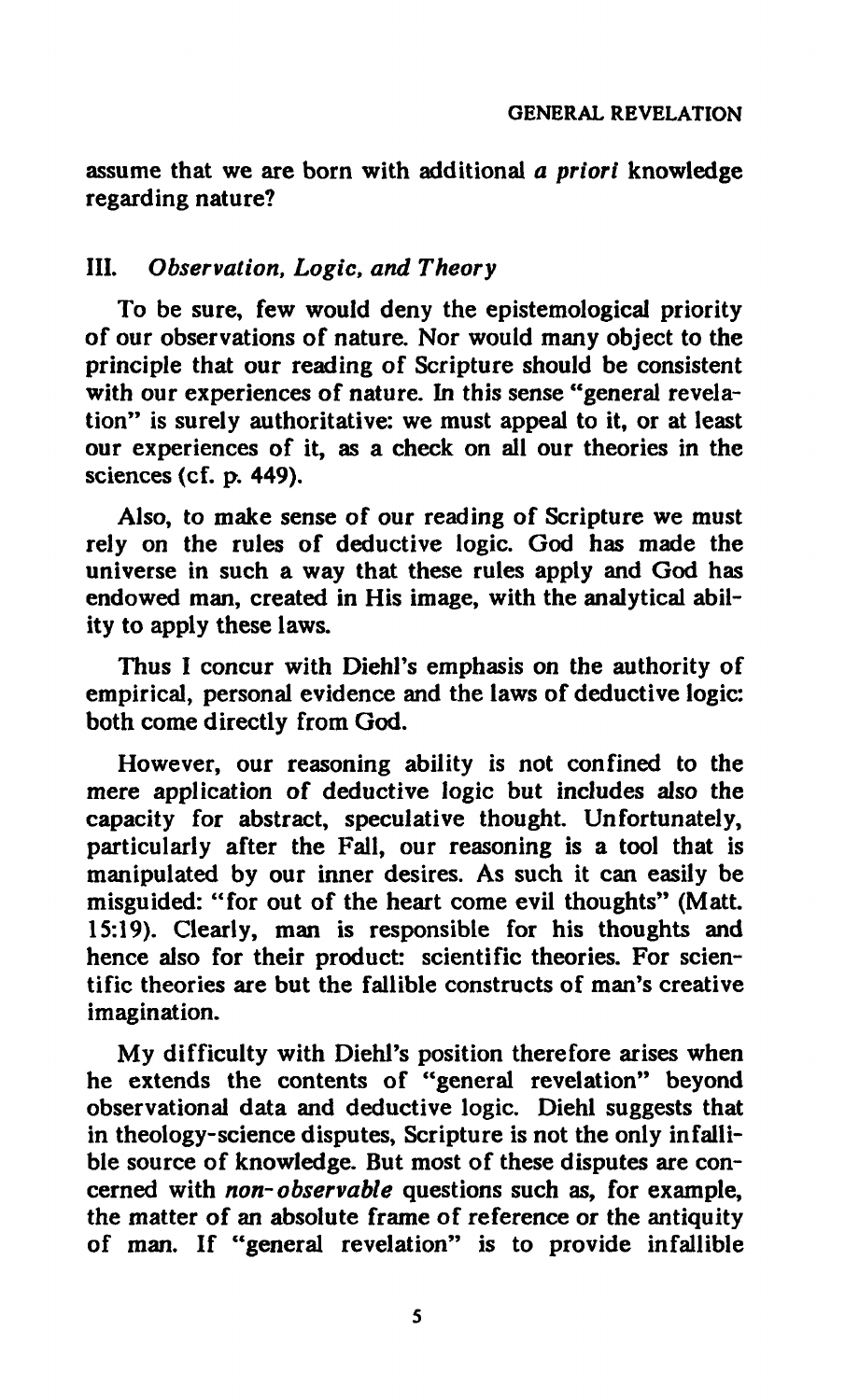**answers to such questions, then such infallibility is to be applied to more than just our observations or our deductive reasoning: it must encompass also various aspects of our speculative theorizing.** 

**In science we must always be careful to distinguish between** *observations* **and** *theories* **that are devised to explain and extend those observations. Our observations of nature can give us direct information only about the presently observable parts of the universe. To acquire knowledge regarding that part of reality currently beyond our observations we must rely upon theoretical assumptions regarding how the universe behaves. It is generally acknowledged by philosophers of science that theories are derived primarily from the creative imagination of the scientist; that theories cannot be conclusively either proven or disproven; and that both the construction and selection of theories is heavily dependent upon prior philosophical and religious commitments.<sup>7</sup>**

**For example, two of the prime objections to creationism by the National Academy of Science are (1) creationists' reliance on revelation (i.e., Scripture), and (2) their supernatural account of origins.<sup>8</sup> Clearly this rejection of creationism is made on the basis of an α** *priori* **anti-theistic religious stance.** 

# **IV.** *Criteria for Theory Selection*

**Diehl does acknowledge the distinction between observation and theories, as well as the fallibility of theorizing. Nonetheless, he asserts that there are some scientific views that have been unpopular with theologians to which scientists have held tenaciously, not so much because of a metaphysical bias but because such theories have been so superior to any alternative that it would be truly unscientific** *and unfair to general revelation* **to reject them (p. 453).** 

**Diehl furnishes us with three examples of what he accepts as such well-substantiated theories: the Copernican view of the solar system, the great antiquity of man according to**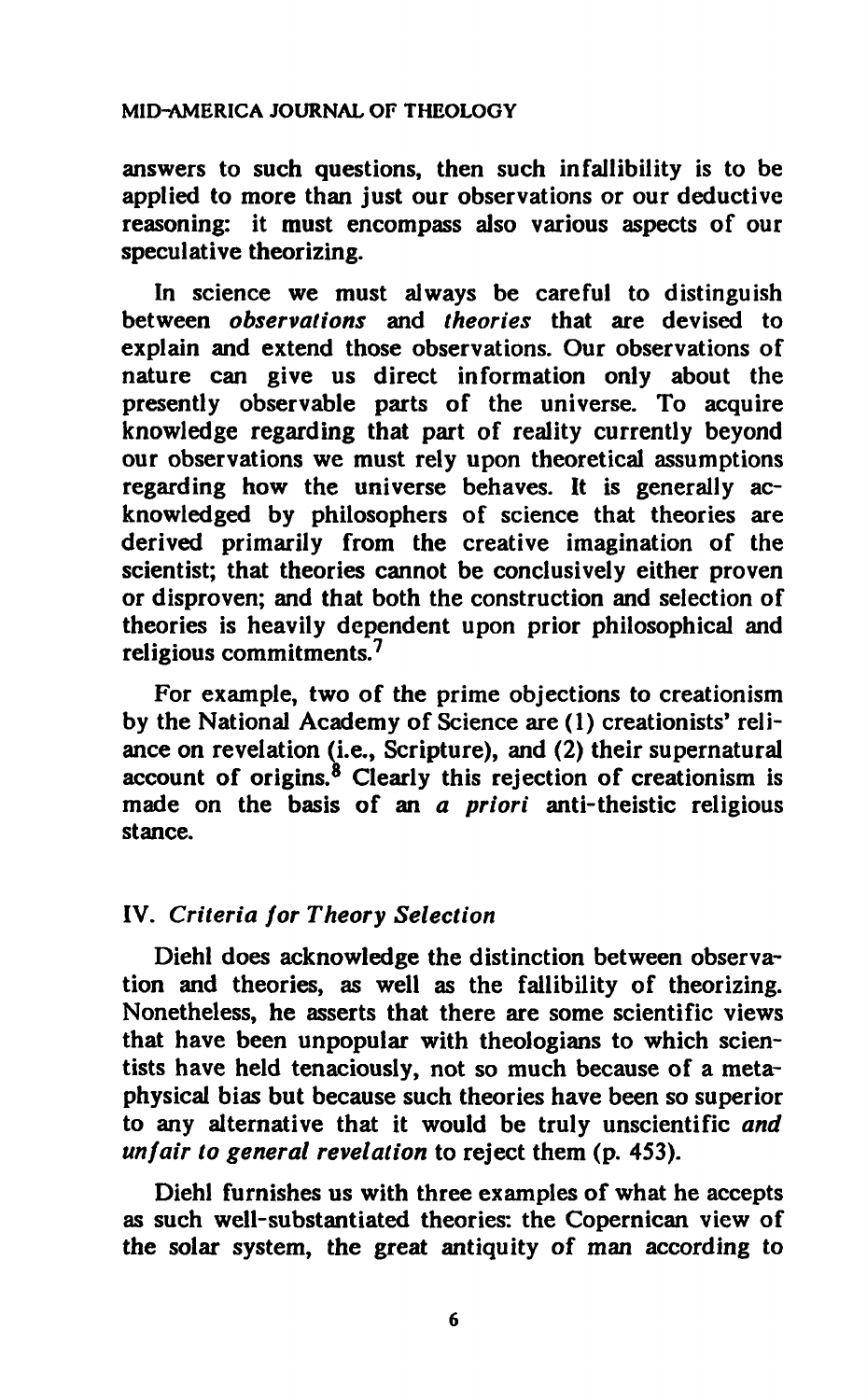**modern anthropology, and the big-bang view of the age of the universe (p. 453). All three are not only well removed from direct observation but are also of disputable accuracy.** 

**With Copernicus arose the question of absolute rest: was the earth or the sun at absolute rest? After the overthrow of Newtonian physics, with its concept of absolute space, in favor of relativity it was generally recognized that this is not a scientifically answerable question. Since all we can ever**  *observe* **is** *relative* **motion, the choice of a preferred frame of reference must be made on purely philosophical grounds. Thus many prominent scientists<sup>9</sup> and philosophers have asserted that, scientifically, the heliocentric and geocentric models of the solar system are equivalent. Here, for example, is the assessment of Bertrand Russell:** 

**But in the modern theory [i.e., relativity] the question between Copernicus and his predecessors is merely one of convenience; all motion is relative... .Astronomy is easier if we take the Sun as fixed than if we take the earth, just as accounts are easier in decimal coinage. But to say more for Copernicus is to assume absolute motion, which is a fiction. . . .It is a mere convention to take one body as at rest. All such conventions are equally legitimate, though not all are equally convenient.<sup>10</sup>**

**Regarding the great antiquity of man and the universe, as alleged by secular scientists, it must be noted that there are many qualified scientists (e.g., members of the Creation Research Society) who reject such ages and still adhere to the biblical chronology. In fact, creationists have countered that it is, on the contrary, their model which is superior.<sup>11</sup> Whom are we to believe? At issue here, once again, is not the**  *observational* **evidence but its** *theoretical* **extrapolation and interpretation.<sup>12</sup> The difficulty in judging the matter lies in the subjective nature of both the criteria used to define what is meant by "superior" and the assessment as to which explanation does in fact best fulfill these criteria The determination of scientific truth is more complex than a simple majority vote.**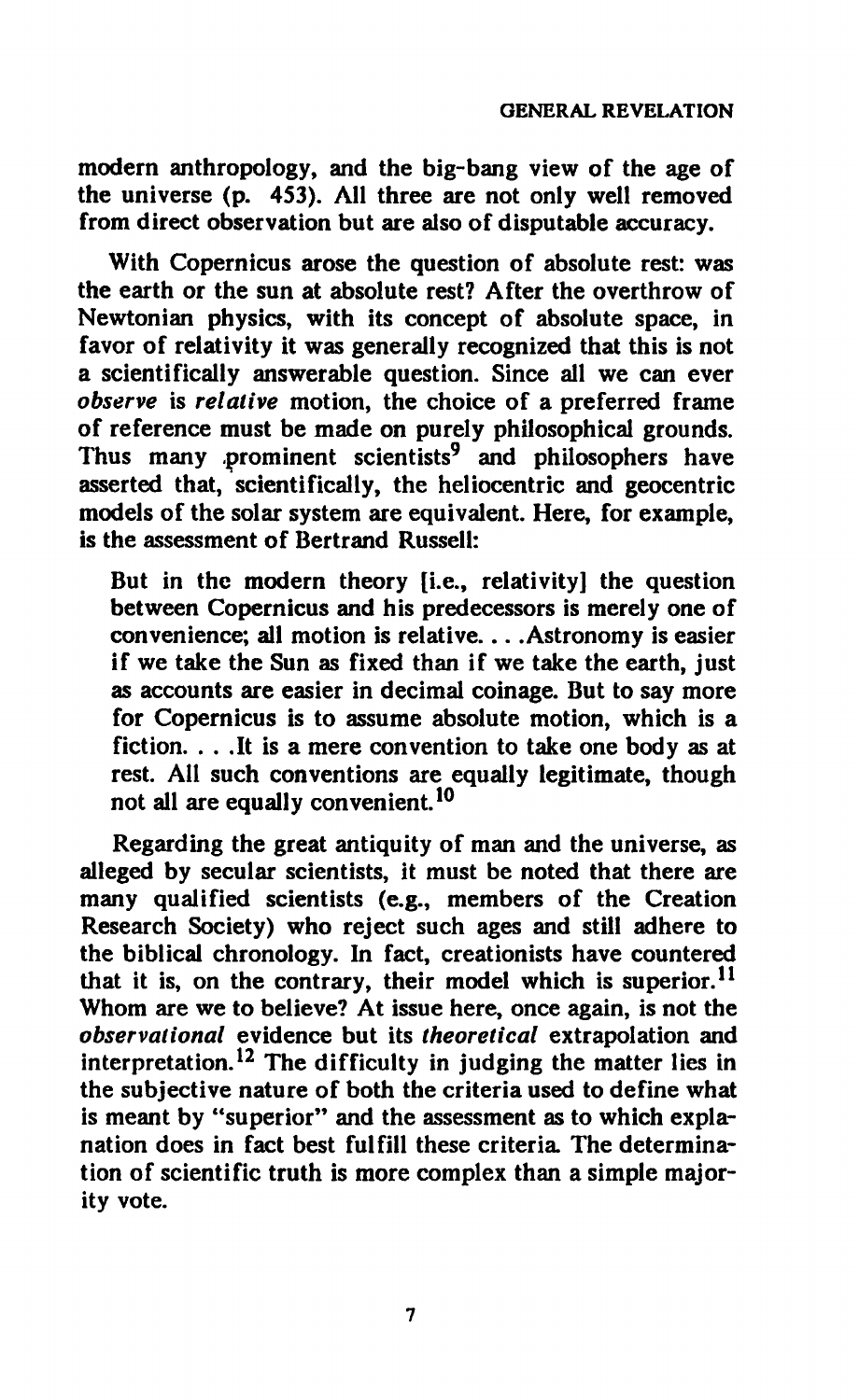**Let us now consider Diehl's contention that it would be "unfair to general revelation" to reject such "wellsubstantiated" theories as illustrated by his examples. Diehl's statement implies that "general revelation" includes not only observations but also some scientific theories. But which ones? Again we are plagued by the absence of adequate criteria: how we are to judge which theories are sufficiently "well-substantiated" so that it would be unfair to general revelation to reject them?** 

**In discussing the question of criteria Diehl asserts that conceptual models should be tested in their ability to explain the relevant data according to such criteria as consistency, coherence, congruity, and comprehensiveness (p. 452). But why these criteria and not others? As I have already noted, the establishment of such criteria, as well as the assessment of scientific theories in their light, is a very subjective process.<sup>13</sup> It is strongly contingent upon our preconceived notions as to how the universe should behave.** 

**Diehl offers us no substantial justification of his criteria, nor does he demonstrate the alleged great superiority of his cited theories in terms of these criteria Furthermore, in stating that the rejection of such theories is unfair to** *general revelation,* **Diehl should at least elaborate upon how such scientific conclusions have attained the status of divine truth. The specification, justification, and application of objective standards are essential if Diehl is to demonstrate the validity of his assertion that such scientific theories are indeed so well-substantiated as to compel us to modify our assessment of Scripture.** 

**As we noted above in our remark concerning the National Academy of Science, secular science rules out from the start the possibility of miracles and the physical relevance of Scripture. Applying such presuppositions consistently brings us inevitably to the total demythologization scheme of Rudolf Bultmann. No doubt Diehl does not wish to go all the way with Bultmann. Indeed, Diehl criticizes liberal theology's denial of special revelation (p. 442). But where and how does he draw the line? After all, Bultmann in his denial of miracles was also merely acting upon what he felt**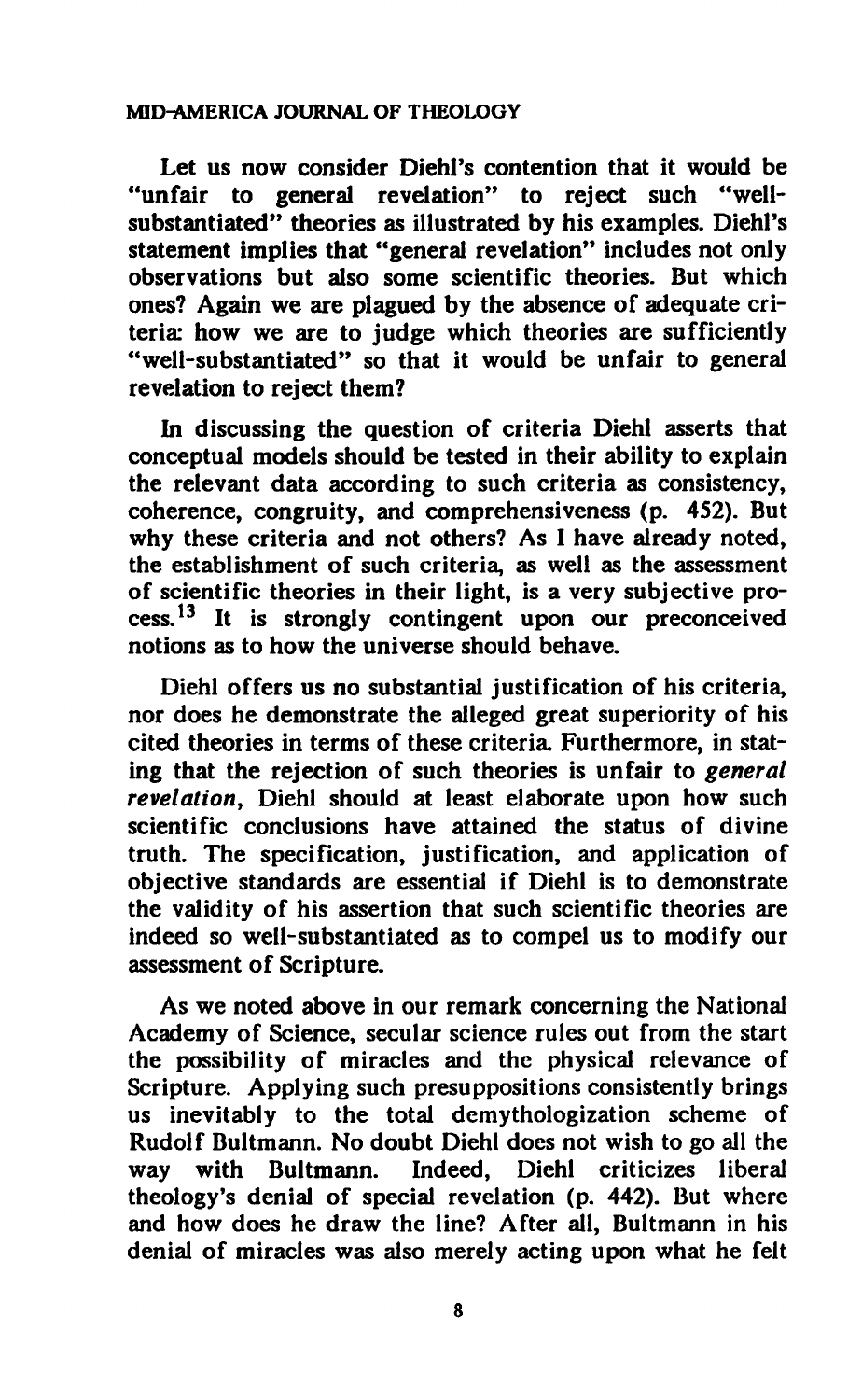**were well-substantiated scientific facts. Diehl gives us no explicit criteria to differentiate his position from that of Bultmann.** 

**The notion that God has revealed truth in two books, Scripture and nature, has been advocated as a means of reconciling science and Scripture from the beginning of the scientific revolution. And from the beginning it has been abused. Galileo, to cite one prominent example, considered the book of nature to be as significant as the book of Scripture, but he assumed that on physical matters the former spoke more clearly than the latter.<sup>14</sup> John Dillenberger describes Galileo's attitude as a threat to Christian understanding:** 

**. . .a tradition was forged in which the increasing clarity discerned through nature was set against the prevailing unclarity of Scripture, with the attendant hope that thereby the latter might be purged of its obscurity. In retrospect, it is clear that this can only be accomplished by a logic which no longer took its cue from the biblical revelation but from a philosophy which determined the content from its own angle of vision. In Galileo, an independent natural basis for religion had begun to determine the biblical understanding of revelation.<sup>15</sup>**

**Historically, the doctrine of the two books has frequently led to a demise in biblical authority. Too often theoretical speculation has been identified with the supposed divine revelation in nature. Without valid criteria that enable us to distinguish between truthful theories and mere speculation, this approach can easily give rise to very subjective reinterpretations of Scripture.** 

## **V.** *Science and Theology*

**In his discussion of the interaction between science and theology Diehl appears to be willing to allow science to influence theology much more than vice versa It is true that Diehl does grant the theologian the right to criticize questionable presuppositions in the scientist's theorizing (p. 452). Yet, regrettably, he offers no examples of presuppositions**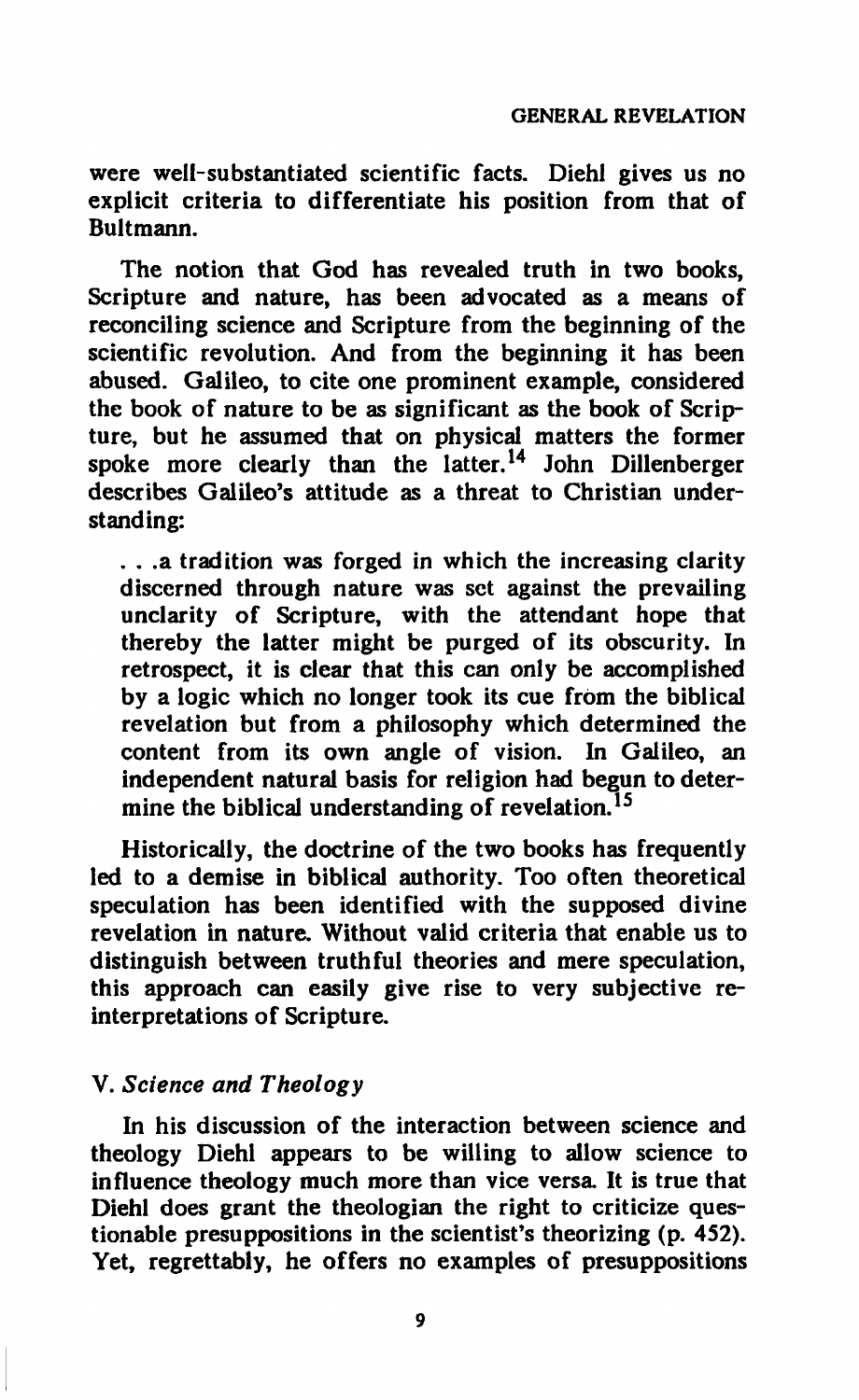**that he would consider to be questionable. As we have seen, the basic assumptions of secular science, as voiced by the National Academy, are very much questionable from a biblical perspective. Yet Diehl sees fit to accept the conclusions that flow from such dubious premises.** 

**In this connection it is pertinent to keep in mind that general revelation has always been taken as a revelation of God through His works of creation and providence** *in a natural, continuous mode.* **As such it includes no notion of the miraculous. The knowledge gleaned from a study of God's current regular works is in no position to question the veracity of the biblical record of God's mighty deeds in the past, particularly not to the extent that these involve miracles.** 

**There is a final matter in which Diehl's extension of general revelation is certainly not implied in the traditional stance. This concerns the significance of Scripture. In the traditional view Scripture is needed to enable us to properly understand general revelation. Yet in Diehl's examples mentioned above the opposite appears to be** *íhe* **case. Indeed, Diehl suggests that we be prepared, presumably upon the basis of such "well-substantiated" theories, to rethink what inerrancy means (p. 453). The fact that Diehl wishes to rethink the matter of** *inerrancy* **rather than** *hermeneutics*  **implies that the issue here is not the proper interpretation of Scripture but its** *authority.* **Again, we question the validity of Diehl's epistemology: he must come up with more compelling grounds for his elevation of scientific theory to the status of a divine revelation greater even than God's special revelation.** 

**Diehl talks about science and theology each dealing with their** *respective* **sets of data Ostensibly Diehl wishes to limit the function of Scripture with regard to science merely to that of checking proper presuppositions. But does not Scripture give us also valid data about past events? Does it not tell us of God's mighty deeds? Should not science also, in its attempt to reconstruct the past, use such infallible data? Should not this biblical data also be used, as well as our observational data, as a check on our scientific theories? If**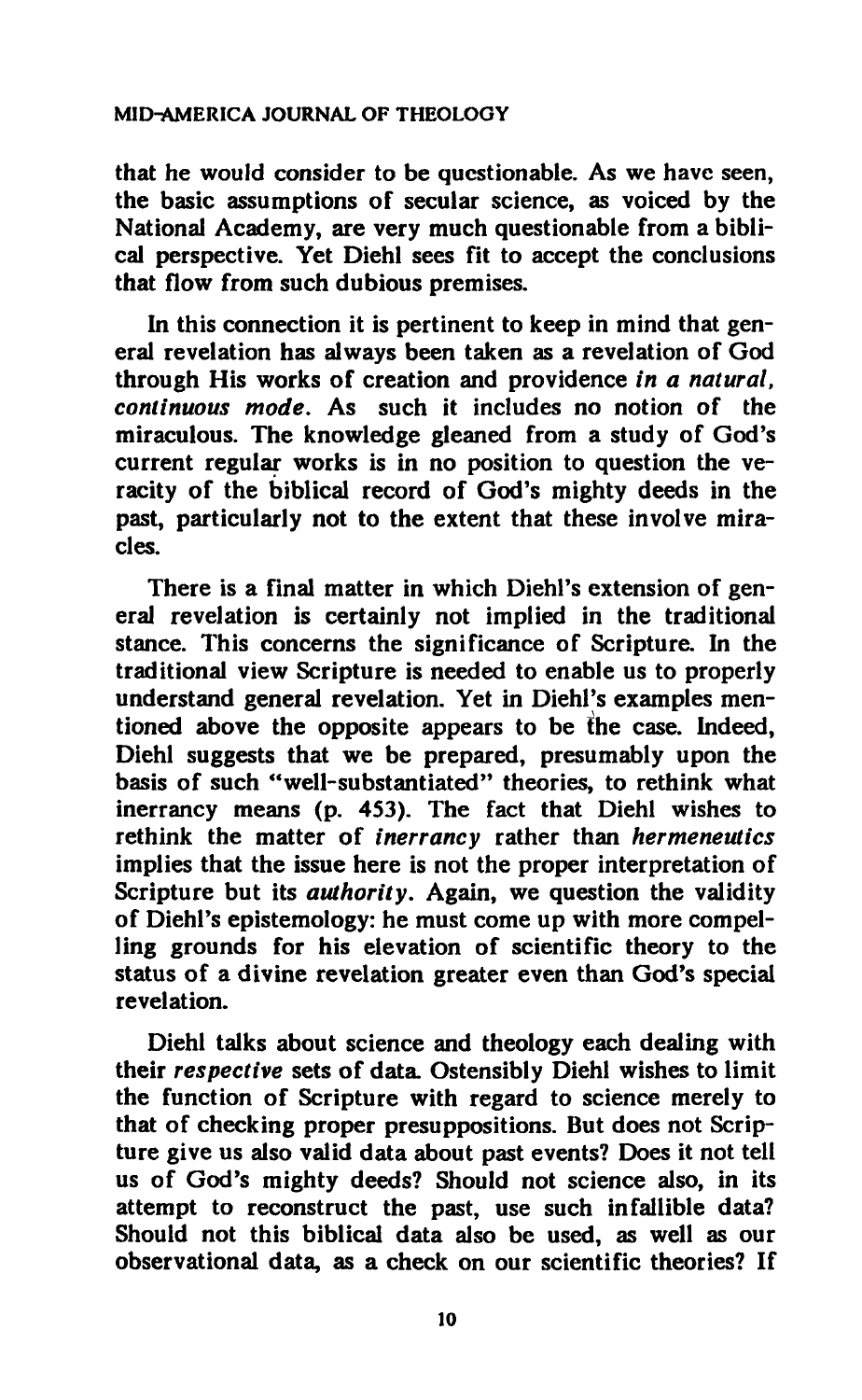**Scripture is needed to understand properly the message of general revelation regarding God's self-revelation, then one would think the same should surely apply also to other purported knowledge acquired via general revelation. How else can we confirm that our assessment of the contents of general revelation is correct?** 

## **VI.** *Conclusion*

**In conclusion, let me summarize my main difficulties with Diehl's proposal for integrating theology and science:** 

- **a The extension of the contents of general revelation to include knowledge of nature lacks biblical support;**
- **b. He does not adequately construct and justify criteria that would enable us to identify those scientific theories that are to be considered "well-substantiated";**
- **c. He does not demonstrate how such scientific theories can attain the status of divine revelation;**
- **d. He does not insist that the scientist accept all biblical data as normative;**
- **e. He permits the authority of special revelation to be challenged by scientific theorizing.**

**In the beginning of his article Diehl notes (p. 441) that he is concerned to find a basis for the unity of all human knowledge. In« so doing he hopes to avoid both a Barthian dichotomization of theology and science, and a liberal denial of special revelation.** 

**It is not clear to me that Diehl has succeeded in this quest. I cannot avoid the conclusion that his approach is a retreat in the face of secular science, the prime deficiency in Diehl's proposal being an underestimation of the speculative nature of scientific theorizing.** 

**Let me stress that I have no difficulty in granting the status of "objective authority," "creational specificity," "epistemological priority," and "Christological progressiveness" to our** *observations* **of nature. In my judgment,**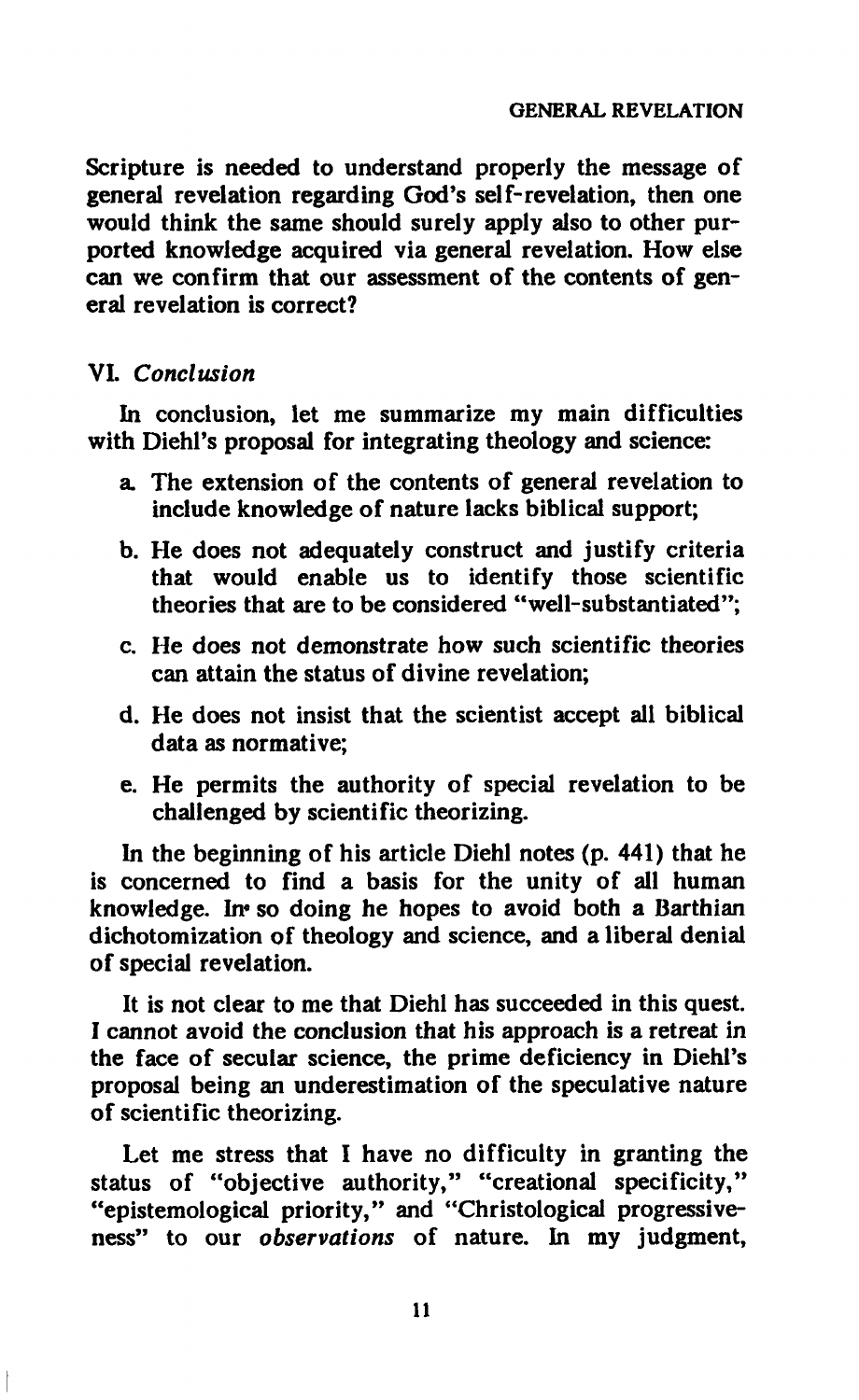**however, Diehl has not made a convincing case for his proposal to apply such descriptions also to scientific** *theories.* 

*in* **the absence of any proof of the reliability of scientific theories in terms of their knowledge-extending function, we can only conclude that Scripture, if it speaks on an issue, is the only trustworthy source of truth regarding those aspects of reality beyond our observations.** 

**A Christian epistemology must thus acknowledge the priority of Scripture over human theorizing: our thoughts must be subjected to God's Word rather than vice versa Hence, rather than permitting (secular) science to unduly modify our reading of Scripture, or our qualification of its inerrancy, we must call for a radical revision of either the content or the function<sup>16</sup> of scientific theorizing so as to avoid conflict with special revelation. Λ proper integration of science and theology must demand that both scientists and theologians interpret physical reality in a manner consistent with** *all* **the data, both natural (i.e., observational) and biblical.** 

# **ENDNOTES**

- **1. David W. Diehl, "Evangelicalism and General Revelation: An Unfinished Agenda,"** *The Journal of the Evangelical Theological Society* **30 (1987) 441.**
- **2. See, for example, Bruce A. Demarest,** *General Revelation: Historical Views and Contemporary Issues*  **(Grand Rapids: Zondervan, 1982) 14.**
- **3. G.C. Berkouwer,** *General Revelation* **(Grand Rapids: Eerdmans, 1955) 288.**
- **4. G.C. Berkouwer,** *General Revelation* **(Grand Rapids: Eerdmans, 1955) 288-289.**
- **5. See, for example, Demarest** *(General Revelation,* **243) for a complete list.**
- **6. Cf. Demarest,** *General Revelation,* **230.**